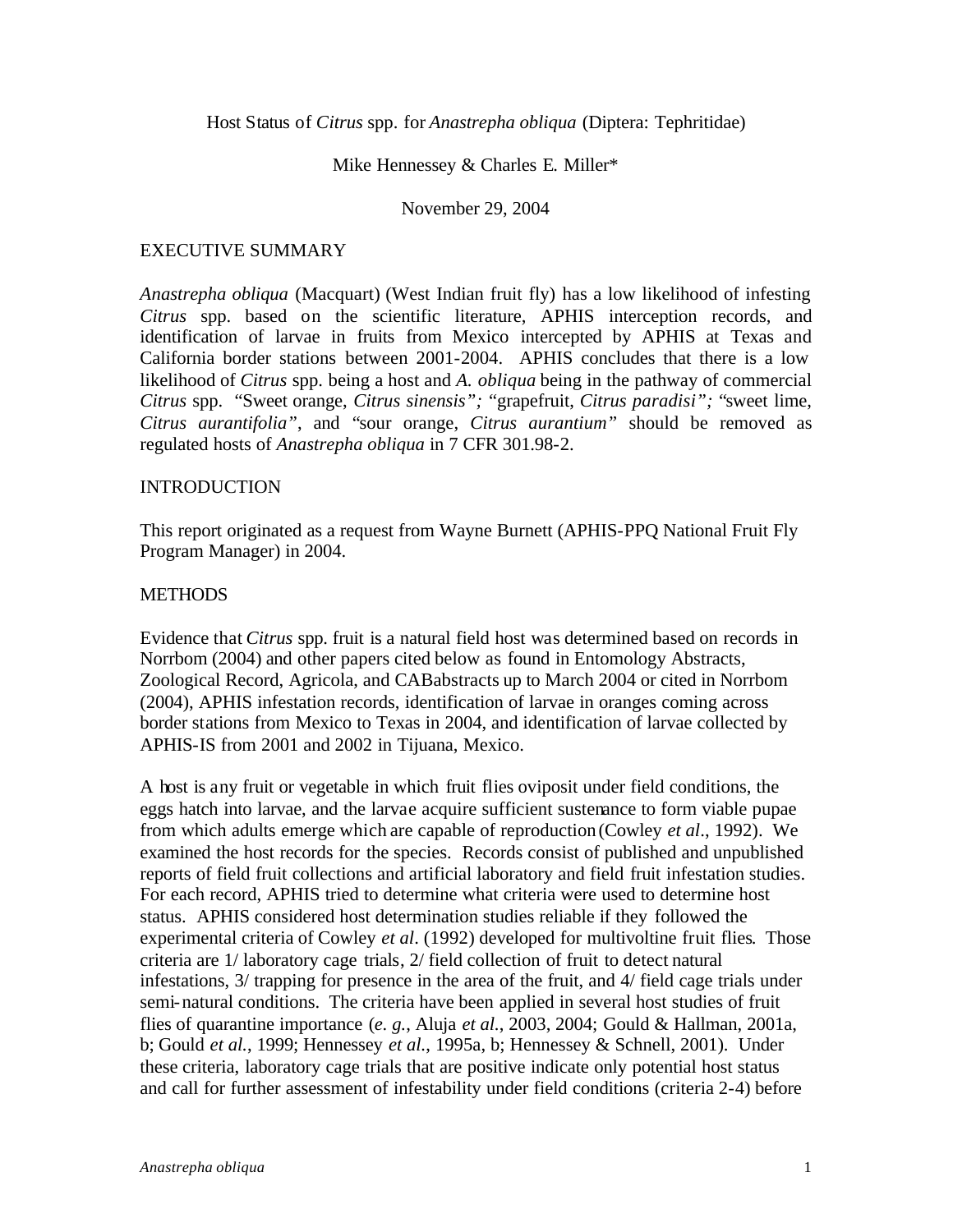host status is confirmed.

Factors adding reliability to the host records APHIS examined were: the record listed credible identification of both fly and host (credible meaning either flies and plants were identified by specialists as stated in the paper or a recognized tephritid taxonomist and botanist were authors); multiple date, fruit, or locality records were listed in the case of field collections; multiple replications were listed in the case of experiments; fruit was a *Citrus* spp*.* (Wiersma and Leon, 1999); and description of fruit such as commercial or non-commercial, green, mature, or ripe, and from the tree, market, or ground.

APHIS based status on the most reliable records available. Norrbom (2004) analyzed 5,984 records of *Anastrepha* and *Toxotrypana* host records in over 330 plant species from 252 references published up to 2003. That publication analyzed the following about each record: original and valid names for fly and plant; plant part; whether relationship between fly and plant was field host, artificial host, possible host, questionable host, doubtful host, or erroneous record; native or exotic host; whether the reference was primary (original), citation, or uncertain; whether flies were field reared, lab reared, incidental, based on larvae, unclear or probably not or not based on reared flies. APHIS found 44 records for *A. obliqua* cross referenced with the host genus *Citrus.* All *Citrus* spp. are exotic to the range of *A. obliqua* (Wiersma and Leon, 1999)*.*

# RESULTS

Based on the 44 records from Norrbom (2004):

29 of the records are based on citations of other papers. The 29 were not counted here as reliable records. Instead, APHIS consulted the information from the original papers, which were also analyzed by Norrbom (2004).

6 of the records are listed as of uncertain origin, meaning it was not clear in the record if it was based on original research or a citation. Being questionable, these records were not counted here as reliable records.

Of the 9 records listed as from original research papers, 2 were from a paper by McAlister (1936) and were based on cage trials as follows: McAlister (1936) reared the pest from "grapefruit, *Citrus grandis*" [*Citrus* x *paradisi* Macfad. is grapefruit, *Citrus grandis* is pummelo] and "calamondin lime, *Citrus mitis*" [*Citrus madurensis* Lour. is calamondin] infested in cage trials in Florida where flies had a choice of several kinds of fruit in the cage to oviposit into. Flies also used "kumquat, *Citrus japonica*" [*Fortunella japonica* (Thunb.) Swingle is marumi or round kumquat] in McAlister's (1936) cage trials, but it was not recorded by Norrbom (2004) as a host of *Citrus* because it is *Fortunella*. The above 2 *Citrus* spp. records established the possibility that *Citrus* spp. is a host according to Cowley *et al.* (1992).

Of the 9 records listed as from original research papers, 7 called *Citrus* spp. a host based on rearing from natural field infestations. The 7 records came from 5 papers: [McAlister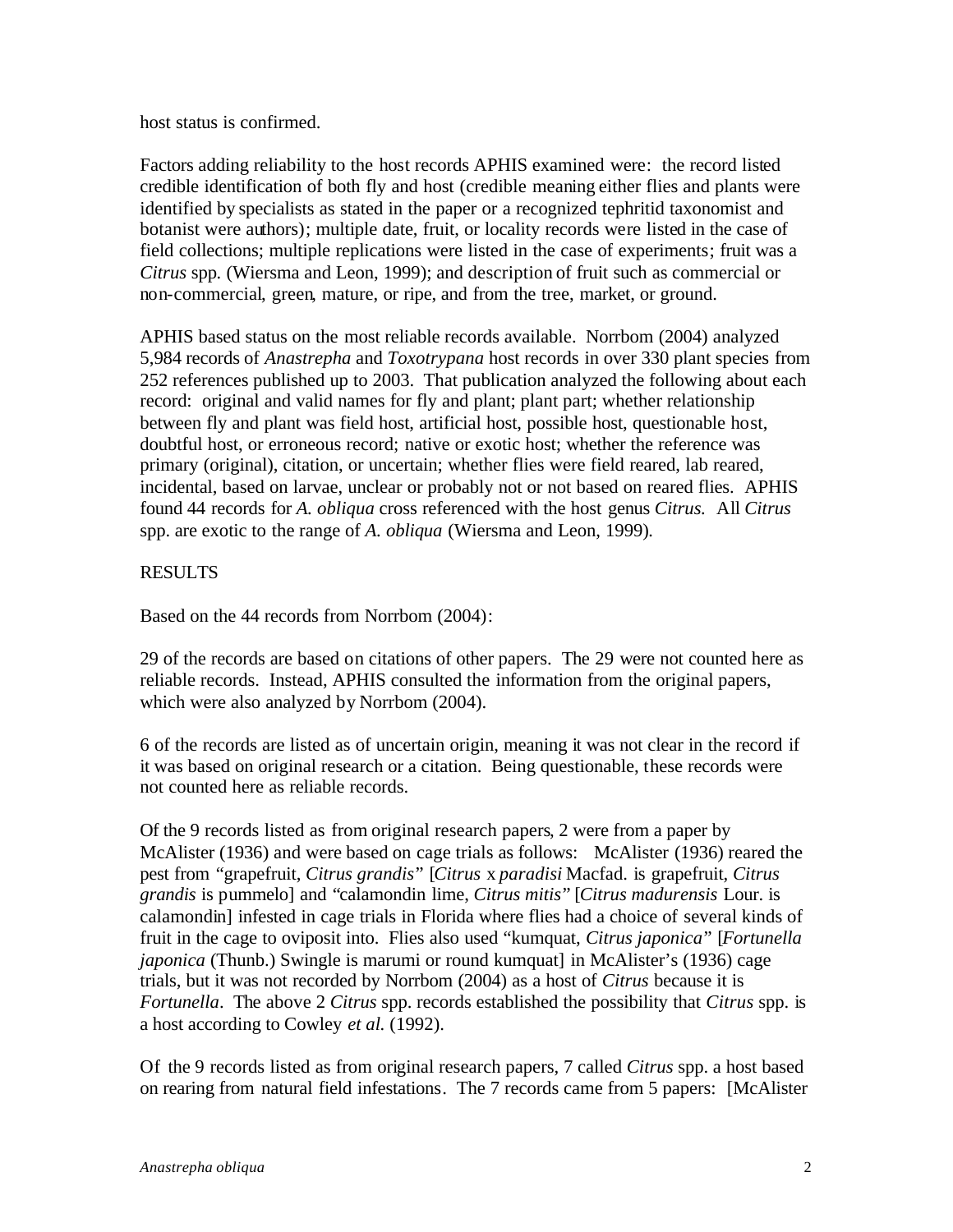*et al.* (1941); Bressan and Teles (1991); Aguiar-Menezes and Menezes (1997); Stone (1942); Eskafi and Cunningham (1987)]. The 5 papers are discussed as follows:

McAlister *et al.* (1941) determined that commercial "grapefruit" were "rarely" naturally infested in the field in Puerto Rico. In that study, five specimens of *A. obliqua* (0.3% of the total flies reared) were recovered from the collection of large numbers of grapefruit from several orchards during the period 1932-1938. Those fruits that were infested were from orchards adjacent to mangos, which are known as hosts (47 original research papers listing as natural field host; Norrbom, 2004). The authors concluded that the species was not a C*itrus*-breeding fruit fly under normal conditions and not a pest of *Citrus*. Adult flies were authoritatively identified by C. T. Greene, then a fruit fly taxonomist of USDA.

It is interesting to note that the taxonomic revision of *Anastrepha* by Stone (1942) disagrees with what Greene identified as the pest. Stone (1942) lists "*Citrus grandis* and *C. aurantium*" as "food plants" and states "…the species only rarely occurs in *Citrus*, a few infestations having been found in grapefruit in Puerto Rico.", an apparent reference to the findings of McAlister *et al.* (1941). Stone (1942) does not present original research documenting *Citrus* as a host, therefore, the host status given there is not reliable.

Eskafi and Cunningham (1987) reared the pest from naturally field infested grapefruit, sweet orange, and sweet lime in Guatemala. Plants were authoritatively identified, but adults were keyed by the authors, and were not authoritative. Several of the records listed were first time host records never again verified. These included listing *A. obliqua*  from coffee (no other original records in Norrbom, 2004) and sweet lime (no other original records in Norrbom, 2004). References for previous reports of host use were erroneous in several instances (*e. g.,* papers on Hawaiian fauna used to reference *Anastrepha* spp.), so data in the paper are considered questionable.

The species was reared from naturally infested experiment station *Citrus* (species unidentified) in the field in Guatemala (Eskafi, 1988). The infestation was made up of a mixture of at least three *Anastrepha* species, one of which was called *A. obliqua.* The flies were not authoritatively identified. This paper was not cited by Norrbom (2004).

Three flies were reared from field collected, naturally infested oranges (non-commercial, unknown if tree or ground collected) in Brazil. There was authoritative fly identification, but the experimental conditions and accuracy of fruit identification are unknown. The paper is only available as an abstract (Uramoto *et al.,* 2001). This paper was not cited by Norrbom (2004).

The species was reared from naturally infested non-commercial *Citrus* spp. from the field in Brazil (Bressan and Teles, 1991). Flies (keyed) and hosts were not authoritatively identified.

The species was reared from naturally infested sour orange in the field (Aguiar-Menezes and Menezes, 1997) in Brazil. Samples included a mixture of mature, non-commercial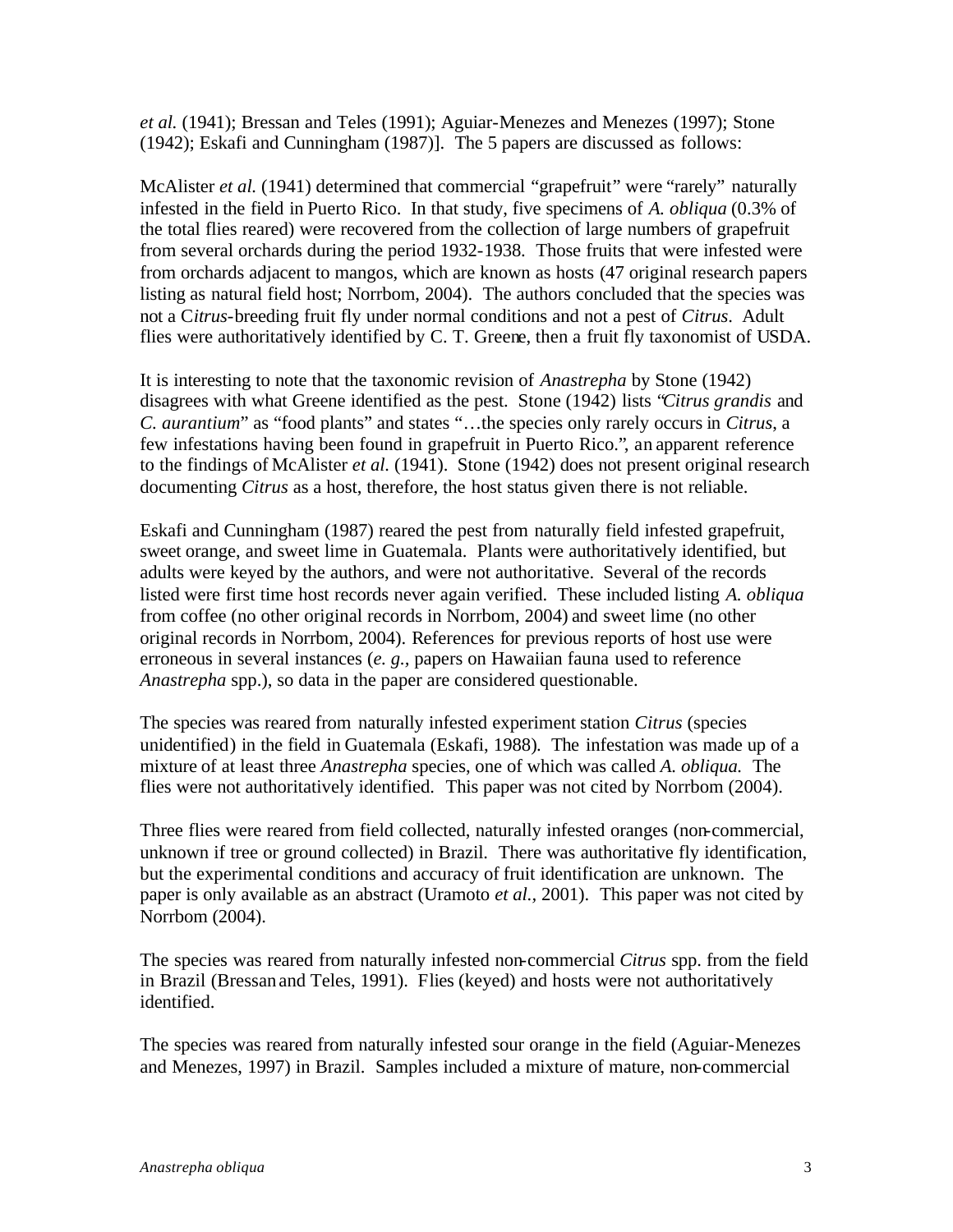fruit from trees and ground. Flies and hosts were not authoritatively identified, adults were keyed, and it was designed primarily as a parasitoid study.

APHIS considers the above three *Citrus* spp. host records from Brazil as unreliable in light of the DNA analysis study by Smith-Caldas *et al.* (2001) who determined that Brazilian populations of *A. obliqua* can represent hybrids with *A. fraterculus*  (Wiedemann), which is known as a *Citrus* spp. pest in Brazil (16 original research papers listing as natural field host; Norrbom, 2004). The identifications could have been hybrids that keyed to or looked like *A. obliqua*. At this time, APHIS does not consider that there is enough evidence to regulate various geographic populations or hybrids of *A. obliqua* differently with regard to *Citrus* spp. and that further taxonomic study of the species is needed.

Of 297 infested oranges intercepted by APHIS at several border crossings from passengers traveling from Mexico to Texas during 2001-2003, two larvae were identified by USDA authorities questionably as *A. obliqua* (McCoy, 2004; McCoy, Personal communication, 2004). The identifications are not considered reliable evidence of host status.

Of 1,038 larvae of possibly this sp. (or *A. fraterculus*, which can not be distinguished in larval form), collected by IS from 3/01-3/02 in Tijuana, MX, from 193 confiscated passenger fruit or smuggled fruit from trucks, none of the fruit were citrus (Hoffman, 2004).

Table 1 lists the interceptions of *Anastrepha* from the West Indies in all hosts. Of the two major tephritid pests occurring in the West Indies, the Caribbean fruit fly, *A suspensa*  (Loew)*,* occurs only in the Greater Antilles and *A. obliqua* occurs both in the Greater and Lesser Antilles. The APHIS interception records from 1985 to present (the only ones that are currently available, listed below) indicate that out of 475 interceptions of *Anastrepha*  (identified to the generic level) from all hosts from the Lesser Antilles none of the hosts were *Citrus*. In addition, of the 16,783 interceptions of *Anastrepha* from all hosts from the Greater Antilles, only eight were from *Citrus* spp. In a closer review of these eight interceptions, most were invalid. For example, three were reported as on fruit (not in fruit), two were listed as adults, one was listed as on leaves, and one was listed as from Haiti *Citrus* from stores from an American airline. The other interception could have been *A. suspensa* which is known to use *Citrus* spp. as a host (39 original research papers listing as natural field host; Norrbom, 2004). Additionally, *A. obliqua* larvae can not be reliably differentiated from *A. suspensa* larvae using keys (Steck, 2001). Currently, APHIS allows *Citrus* spp., including sweet orange and grapefruit, to be imported into the United States without treatment from the various West Indian locations where *A. obliqua*  occurs. This has been allowed for many decades without a reported outbreak although *A. obliqua* was formerly established in southern Florida (Steck, 2001). Because mango is available and the subtropical climate of southern Florida is favorable for establishment, Florida is at risk for this pest. Smuggled mangos in passenger baggage from the New World tropics are probably a major pathway into Florida for this pest.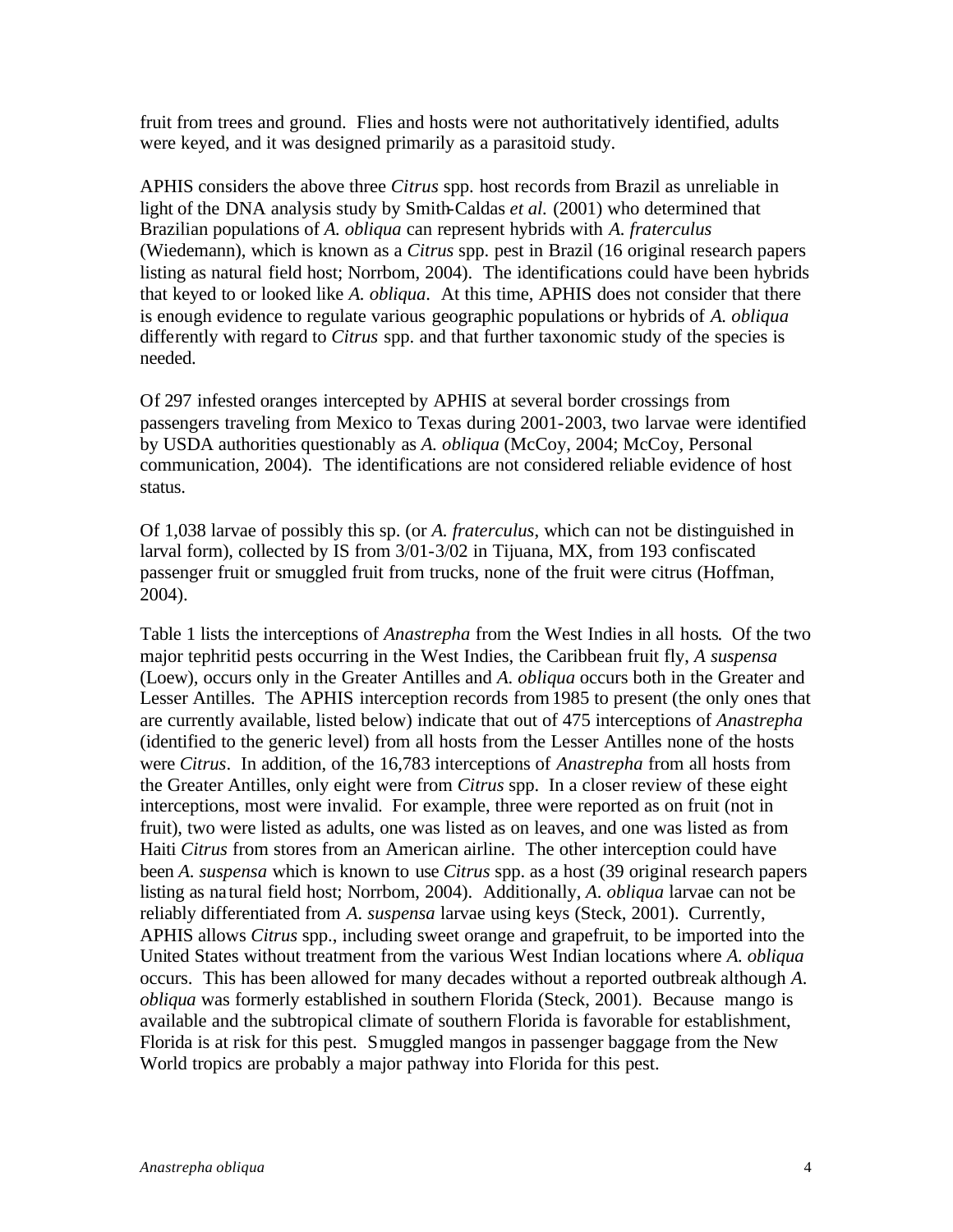| Table 1. Anastrepha interceptions, 1985-February, 2004 (PPQ, 2004) |                  |              |                |  |  |
|--------------------------------------------------------------------|------------------|--------------|----------------|--|--|
| Citrus only, Greater Antilles (1=baggage, 6=ships stores)          |                  |              |                |  |  |
| Origin                                                             | Host             | Where found  | Total          |  |  |
| Haiti                                                              | Citrus sp. fruit | 1            | 1              |  |  |
| Haiti                                                              | Citrus sp. fruit | 6            | $\mathbf{1}$   |  |  |
| Haiti                                                              | Citrus sp. leaf  | $\mathbf{1}$ | $\mathbf{1}$   |  |  |
| Jamaica                                                            | Citrus maxima    | $\mathbf{1}$ | $\mathbf{1}$   |  |  |
|                                                                    | fruit            |              |                |  |  |
| Jamaica                                                            | Citrus sinensis  | $\mathbf{1}$ | $\overline{2}$ |  |  |
|                                                                    | fruit            |              |                |  |  |
| Jamaica                                                            | Citrus sinensis  | 6            | $\mathbf{1}$   |  |  |
|                                                                    | fruit            |              |                |  |  |
| Puerto Rico                                                        | Citrus sp.       | $\mathbf{1}$ | $\mathbf{1}$   |  |  |
| <b>Total</b>                                                       |                  |              | 8              |  |  |
|                                                                    |                  |              |                |  |  |
| All Hosts, Greater Antilles                                        |                  |              |                |  |  |
| Bahamas?                                                           |                  |              | $\overline{2}$ |  |  |
| <b>Bahamas</b>                                                     |                  |              | 24             |  |  |
| Cayman Islands                                                     |                  |              | 8              |  |  |
| Cuba?                                                              |                  |              | $\mathbf{1}$   |  |  |
| Cuba                                                               |                  |              | 943            |  |  |
| Dominican                                                          |                  |              | $\mathbf{1}$   |  |  |
| Republic                                                           |                  |              |                |  |  |
| Dominican                                                          |                  |              | 2,838          |  |  |
| Republic                                                           |                  |              |                |  |  |
| Haiti?                                                             |                  |              | 6              |  |  |
| Haiti                                                              |                  |              | 2,103          |  |  |
| Jamaica                                                            |                  |              | $\mathbf{1}$   |  |  |
| Jamaica?                                                           |                  |              | 6              |  |  |
| Jamaica                                                            |                  |              | 4,564          |  |  |
| Puerto Rico?                                                       |                  |              | 1              |  |  |
| Puerto Rico                                                        |                  |              | 6,285          |  |  |
| <b>Total</b>                                                       |                  |              | 16,783         |  |  |
|                                                                    |                  |              |                |  |  |
| All Hosts, Lesser Antilles                                         |                  |              |                |  |  |
| Anguilla                                                           |                  |              | $\overline{4}$ |  |  |
| Antigua &                                                          |                  |              | 15             |  |  |
| Barbuda?                                                           |                  |              |                |  |  |
| Antigua &                                                          |                  |              | 59             |  |  |
| Barbuda?                                                           |                  |              |                |  |  |
| <b>Barbados</b>                                                    |                  |              | $\overline{7}$ |  |  |
| Dominica                                                           |                  |              | 80             |  |  |
| Grenada?                                                           |                  |              | $\mathbf{1}$   |  |  |
| Grenada                                                            |                  |              | 9              |  |  |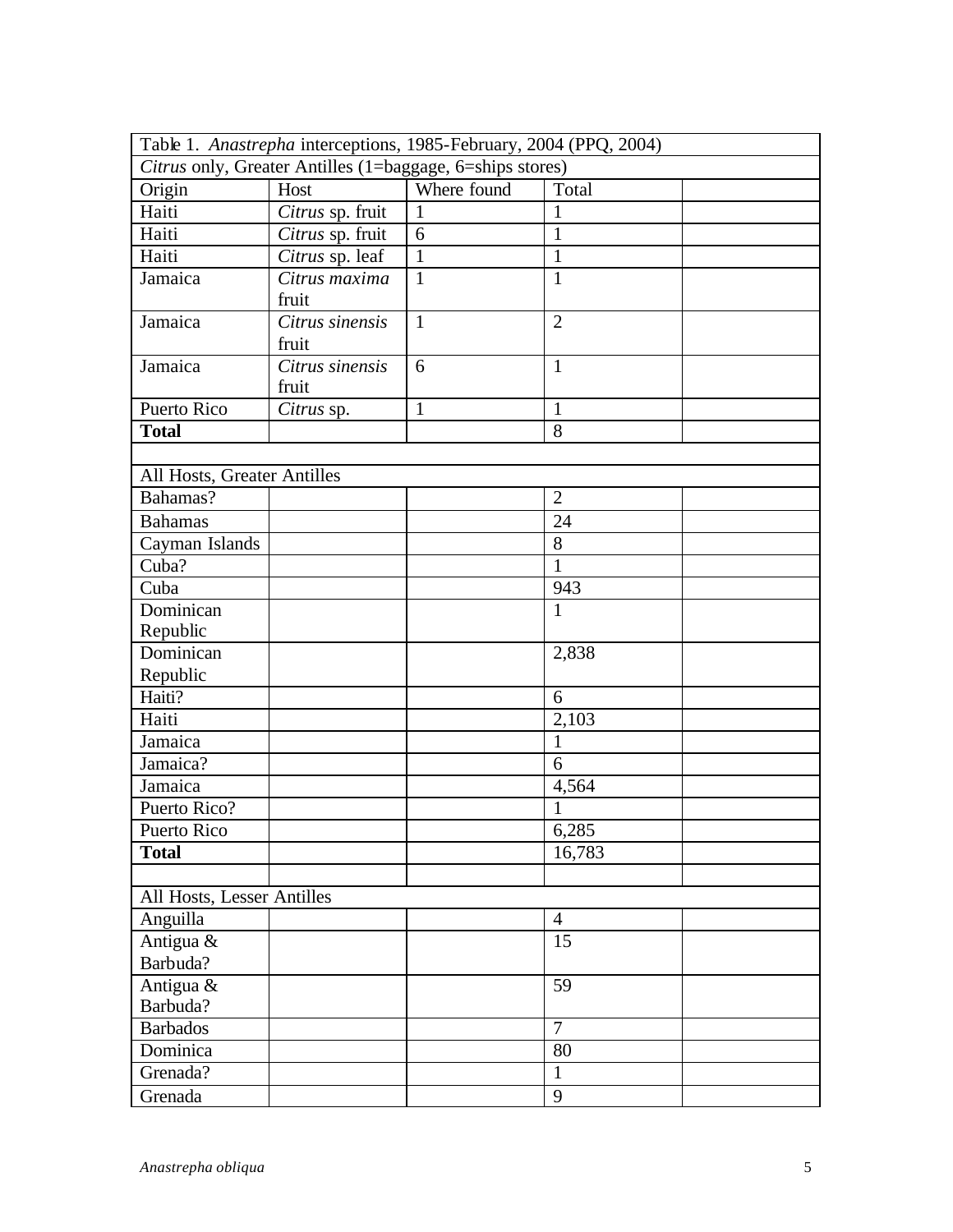| Guadeloupe      | 8            |
|-----------------|--------------|
| Martinique      | 11           |
| St. Christopher | 60           |
| St. Croix       | 13           |
| St. Kitts &     | 23           |
| <b>Nevis</b>    |              |
| St. Lucia       | 63           |
| St. Martin      | 12           |
| St. Thomas      | 53           |
| St. Vincent     | 1            |
| Tortola         | 24           |
| Virgin Islands  | 31           |
| Windward        | $\mathbf{1}$ |
| <b>Islands</b>  |              |
| <b>Total</b>    | 475          |
|                 |              |
| All Countries,  | 6,588        |
| Citrus only     |              |
|                 |              |
| All Countries,  | 59,663       |
| all hosts       |              |

After the 2001 detection of eight adults of this pest in traps in southern Texas, APHIS regulated *Citrus*. This was done during an emergency outbreak and should be considered prudent, but after a more in-depth evaluation in this report APHIS concludes that the evidence supports only a low likelihood that *Citrus* is a host. APHIS should, therefore, not regulate commercial grapefruit, sweet orange, sour orange, or sweet lime for *A. obliqua*. Sour limes and lemons have never been regulated by APHIS for *Anastrepha*. The species is a quarantine pest and its preferred hosts, including mango, should be regulated for it.

## RECOMMENDATIONS

APHIS concludes that there is a low likelihood of *Citrus* spp. being a host and *A. obliqua*  being in the pathway of commercial *Citrus* spp. "Sweet orange, *Citrus sinensis";* "grapefruit, *Citrus paradisi";* "sweet lime, *Citrus aurantifolia"*, and "sour orange, *Citrus aurantium"* should be removed as regulated hosts of *Anastrepha obliqua* in 7 CFR 301.98-2.

## **REFERENCES**

Aguiar-Menezes, E. L. and E. B. Menezes. 1997. Natural occurrence of parasitoids of *Anastrepha* spp. Schiner, 1868 (Diptera: Tephritidae) in different host plants, in Itaguai (RJ), Brazil. Bio. Control 8: 1-6.

Aluja, M., Diaz-Fleisher, F., and J. Arredondo. 2004. Non-host status of *Persea*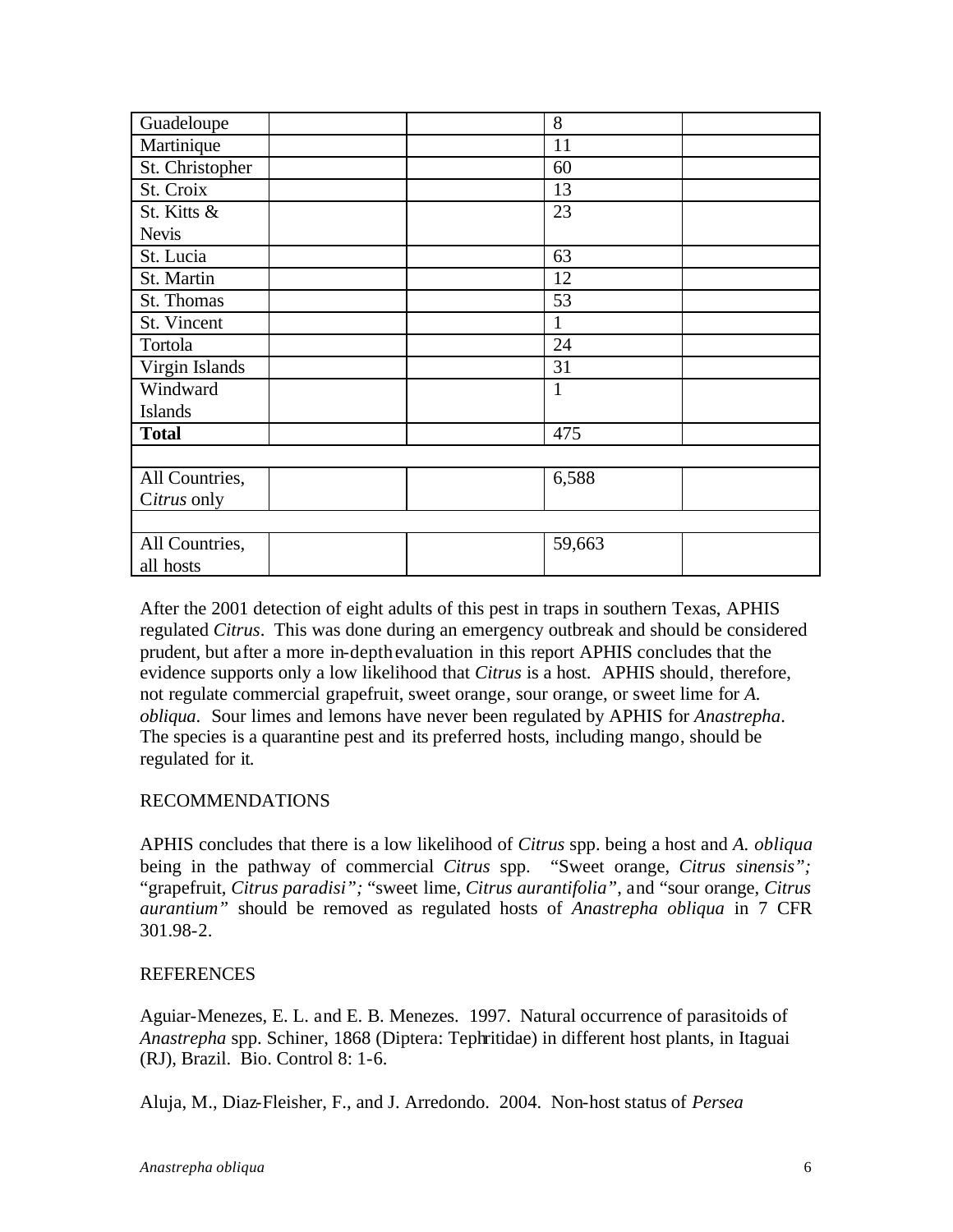*americana* 'Hass' to *Anastrepha ludens, Anastrepha obliqua, Anastrepha serpentina,* and *Anastrepha striata* (Diptera: Tephritidae) in Mexico. J. Econ. Entomol. 97: 293-309.

Aluja, M., Perez-Staples, D., Macias-Ordonez, R., Pinero, J., McPheron, B., and V. Hernandez-Ortiz. 2003. Nonhost status of *Citrus sinensis* Cultivar Valencia and *C. paradisi* Cultivar Ruby Red to Mexican *Anastrepha fraterculus* (Diptera: Tephritidae). J. Econ. Entomol. 96: 1693-1703.

Bressan, S. and M. C. Teles. 1991. Host range and infestation by species of the genus *Anastrepha* (Diptera: Tephritidae) in the region of Ribeirao Preto-SP, Brazil. An. Soc. Ent. Brasil 20: 5-15.

Cowley, J. M., R. T. Baker and D. S. Harte. 1992. Definition and determination of host status for multivoltine fruit fly (Diptera: Tephritidae) species. J. Econ. Entomol. 85: 312- 317.

Eskafi, F. M. 1988. Infestation of citrus by *Anastrepha* spp. and *Ceratitis capitata* (Diptera: Tephritidae) in high coastal plains of Guatemala. Environ. Entomol. 17: 52-58.

Eskafi, F. M., and R. T. Cunningham. 1987. Host plants of fruit flies (Diptera: Tephritidae) of economic importance in Guatemala. Florida Entomol. 70: 116-123.

Gould, W. P. and G. Hallman. 2001a. Host status of mamey sapote to Caribbean fruit fly (Diptera:Tephritidae). Florida Entomol. 84: 370-375.

Gould, W. and G. Hallman. 2001b. Laboratory and field infestation studies on monstera to determine its host status in relation to the Caribbean fruit fly (Diptera: Tephritidae). Florida Entomol. 84: 437-438.

Gould, W.P., M. K. Hennessey, J. Pena, A. Castineiras, R. Nguyen and J. Crane. 1999. Nonhost status of lychees and longans to Caribbean fruit fly (Diptera:Tephritidae). J. Econ. Entomol. 92: 1212-1216.

Hennessey, M. K., R. J. Knight and R. J. Schnell. 1995a. Antibiosis to Caribbean fruit fly (Diptera:Tephritidae) immature stages in carambola germplasm. Florida Entomol. 78: 354-357

Hennessey, M. K., R. J. Knight, Jr. and R. J. Schnell. 1995b. Antibiosis to Caribbean fruit fly in avocado germplasm. HortScience 30: 1061-1062.

Hennessey, M. K. and R. J. Schnell. 2001. Resistance of immature mango fruits to Caribbean fruit fly (Diptera:Tephritidae). Florida Entomol. 84: 318-319.

Hoffman, K. 2004. Information on identifications of larval *Anastrepha* collected in Tijuana, Mexico. CDFA Memo from K. Hoffman to R. Dowell, September 23, 2004.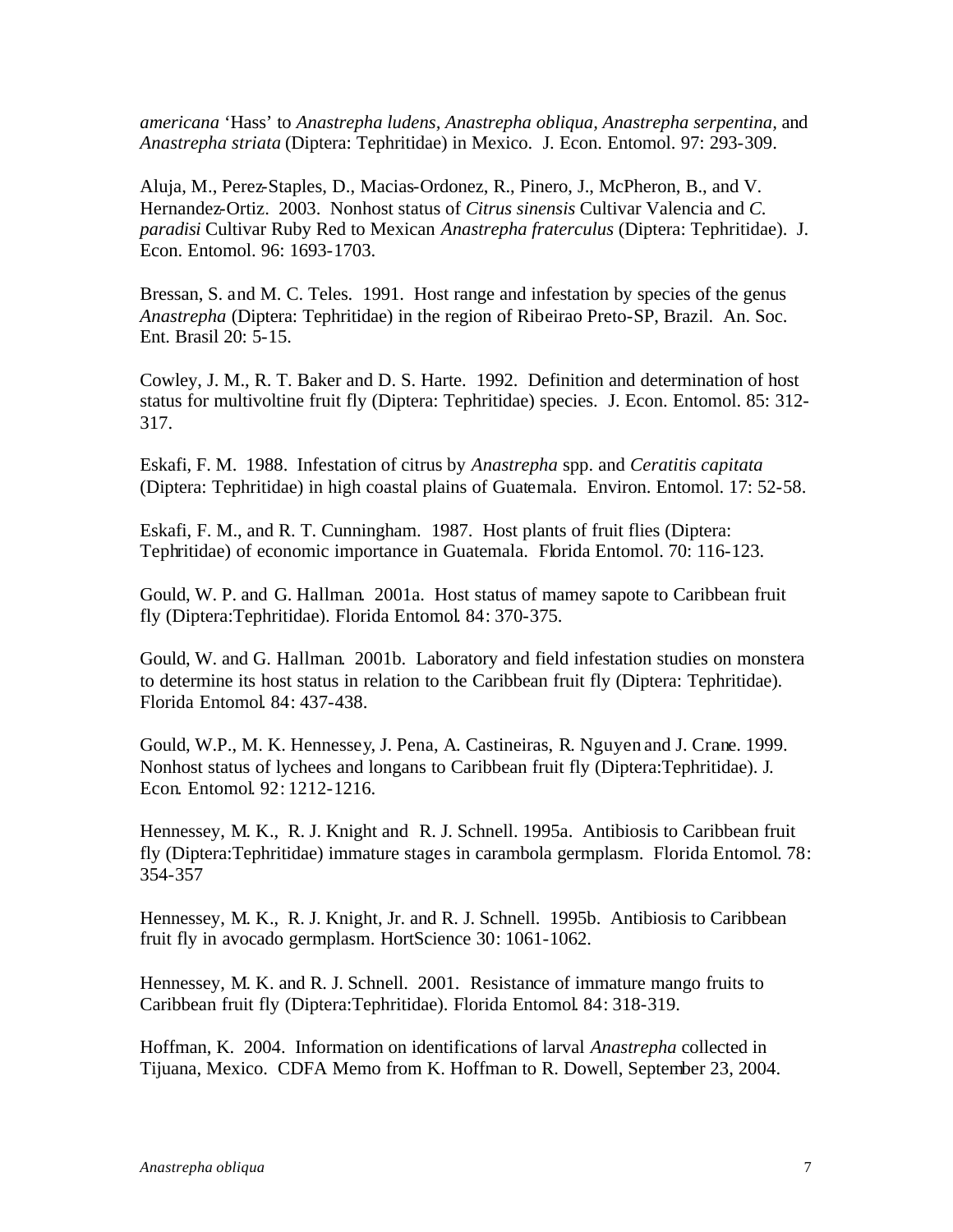McAlister, L. C. 1936. Observations on the West Indian fruit fly at Key West in 1932- 33. J. Econ. Entomol. 29: 440-445.

McAlister, L. C., W. A. McCubbin, G. A. Pfaffman, W. T. Owrey, H. G. Tatlor, and I. W. Berryhill. 1941. A study of the adult populations of the West Indian fruitfly in citrus plantings in Puerto Rico. USDA Puerto Rico Exp. Sta. Bull. 41. 16 pp.

McCoy, D. 2004. APHIS-PPQ unpublished larval interception records from five Texas border crossings 2001-2003, on file.

McCoy, D. Personal communication. 2004. M. Hennessey email January 2004.

Norrbom, A. L. 2004. Host plant database for *Anastrepha* and *Toxotrypana* (Diptera: Tephritidae: Toxotrypanini). Diptera Data Dissemination Disk (CD-ROM) 2: 5,984 records.

PPQ. 2004. PIN-309 port interception database.

Smith-Caldas, M. R. B., B. A. McPheron, J. G. Silva, and R. A. Zucchi. 2001. Phylognenetic relationships among species of the *fraterculus* group (*Anastrepha*: Diptera: Tephritidae) inferred from DNA sequences of mitochondrial cytochrome oxidase I. Neotrop. Entomol. 30: 565-573.

Steck, G. J. 2001. Concerning the occurrence of *Anastrepha obliqua* (Diptera: Tephritidae) in Florida. Florida Entomol. 84: 320-321.

Stone, A. 1942. The fruitflies of the genus *Anastrepha*. USDA Misc. Pub. 439. 112 pp.

Uramoto, K., R. A. Zucchi, and J. M. M. Walder. 2001. Biodiversity of *Anastrepha* fruit flies (Dip., Tephritidae) on the Luiz de Quiroz campus, Piracicaba, Sao Paulo, Brazil: 37. Abstract Fourth Meeting Working Group Fruit Flies of the Western Hemisphere, 210 pp.

Wiersma, J. H. and B. Leon. 1999. World economic plants. CRC Press, Boca Raton. 749 pp.

ACKNOWLEDGEMENT

Thanks to Robert Mangan (USDA-ARS) for his review of this report.

\*Michael K. Hennessey, Entomologist USDA-APHIS-PPQ-CPHST-Plant Epidemiology & Risk Analysis Lab 1730 Varsity Dr., Suite 300 Raleigh, North Carolina 27606 919-855-7514